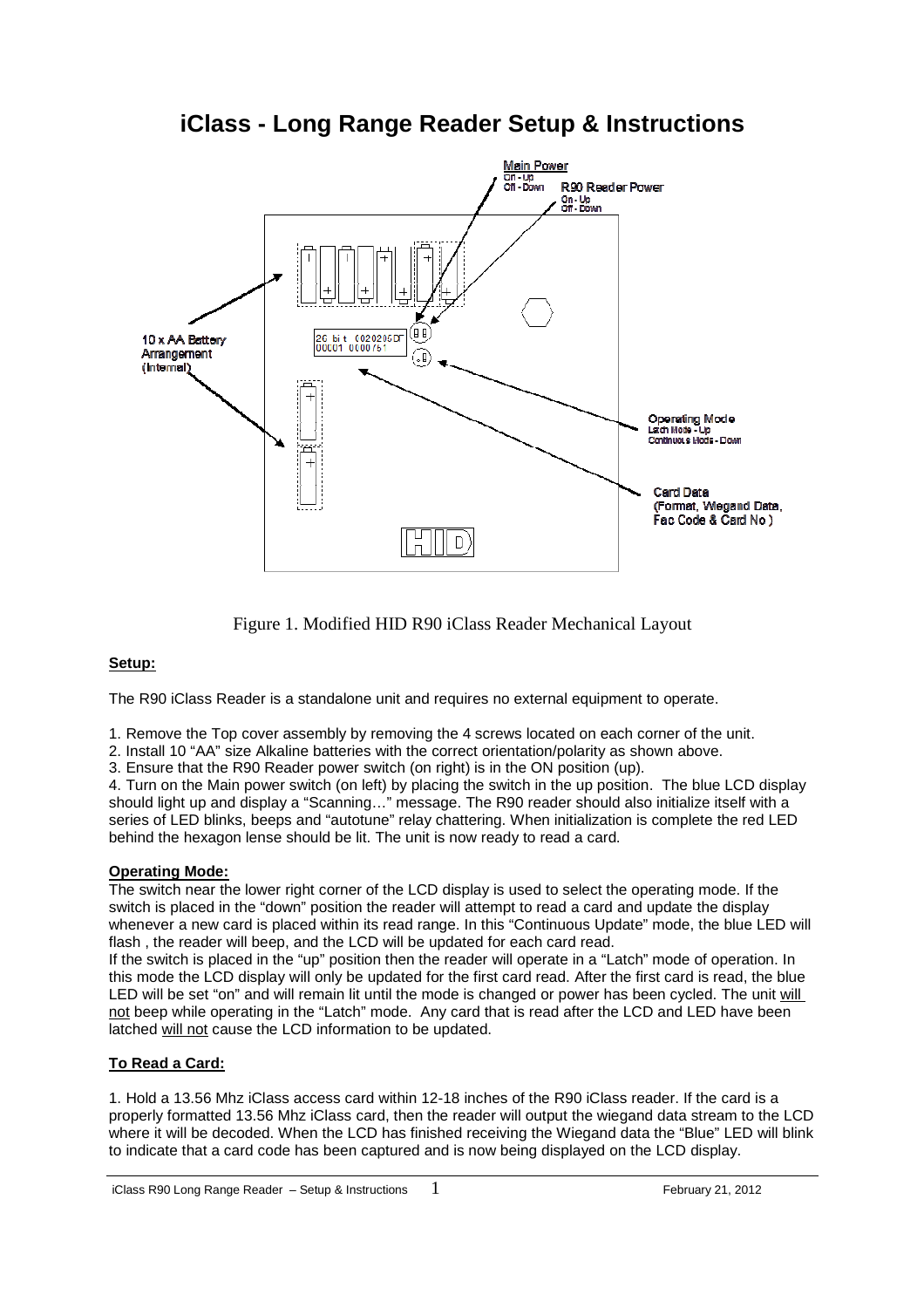- The first line of the LCD display shows the card format/length followed by the hexadecimal value of the Wiegand data received from the reader. The Wiegand data stream consists of a combination of parity, facility code and card number information. The exact breakdown of the information is dependent on the format of the card being read.

- The second line of the display shows the decimal (base10) value of the card's facility code (only displayed for 26-bit, 35-bit, and 37-bit cards) followed by the decimal value of the card's internal serial number. The card number that is displayed is usually (but not always) the same as what has been inkjet printed on the back of the card.

**Note:** The R90 iClass reader will only send the read data "a single time" regardless of how long the card is held in the proximity of the reader. To re-read the card it must be removed from the vicinity of the reader and then re-entered into the readers range again.

While operating in "Continuous Update" mode, if the user desires to prevent the reader/cloner from reading or capturing additional card data, the R90 power switch (on right) can be turned off. The display will continue to display the data from the last valid card read. The power to the reader can also be turned off to save battery power once a card has been read (Approximately 90% of the total power is being consumed by the iClass reader while less than 10% is being used by the wiegand decoder and LCD display).

If there are any questions or concerns, please contact Carl at info@proxclone.com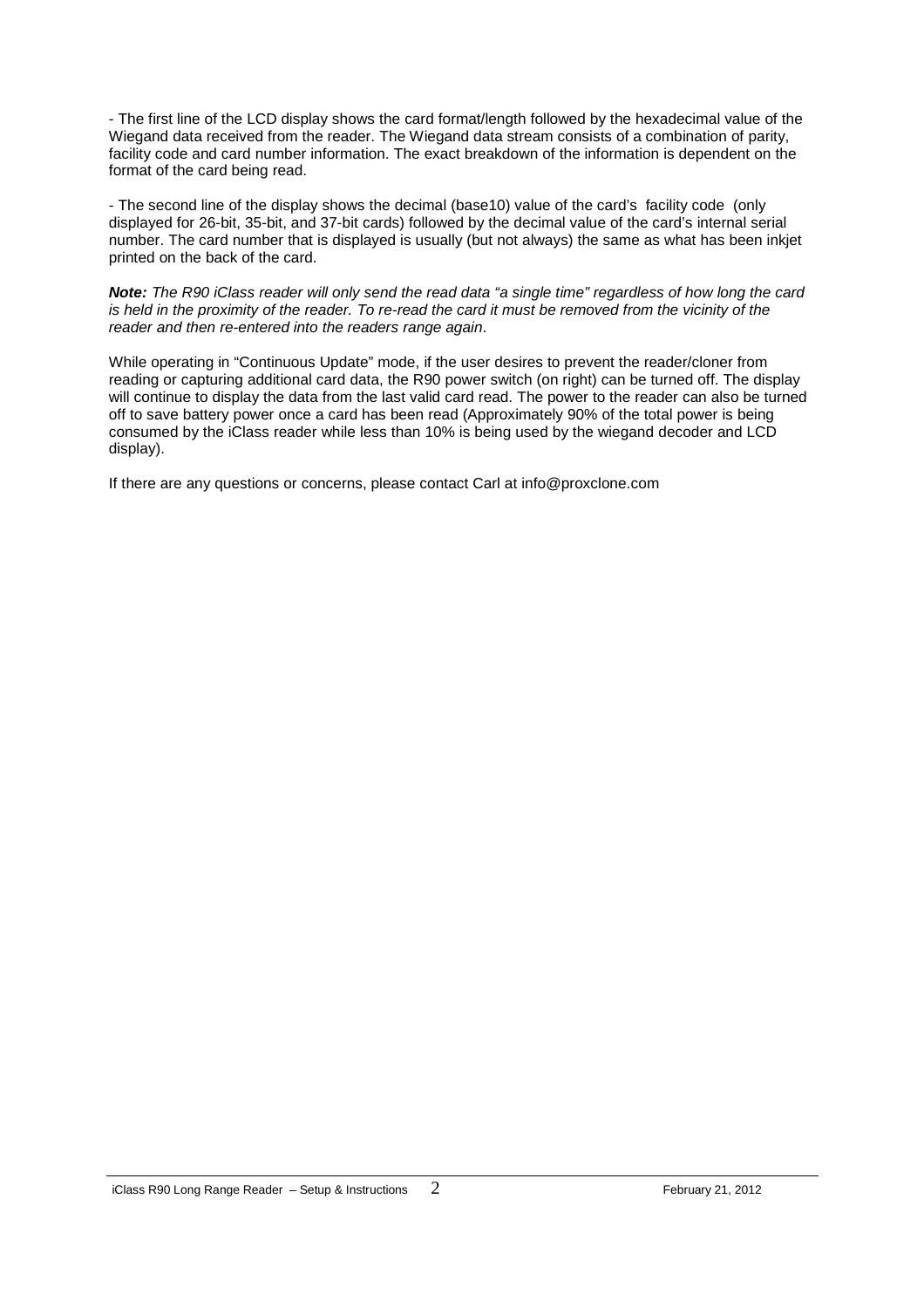

Programming a T5557/5567 read / write card to emulate a HID 26-bit 125 Khz RFID Cardusing FSK modulation

**- Example -**

T55x7 registers 32-bit data value Block 0**HID Card Data** 44-bit FSK=0x02006C6384AFacility Code = 0x63Card No.  $= 0x1C25$  Format - H10301 26-bit0x001070600x1D5559550x5569A5690x5A956599Block 1Block 2Block 3

Unused

Blocks 4-7 www.proxclone.com